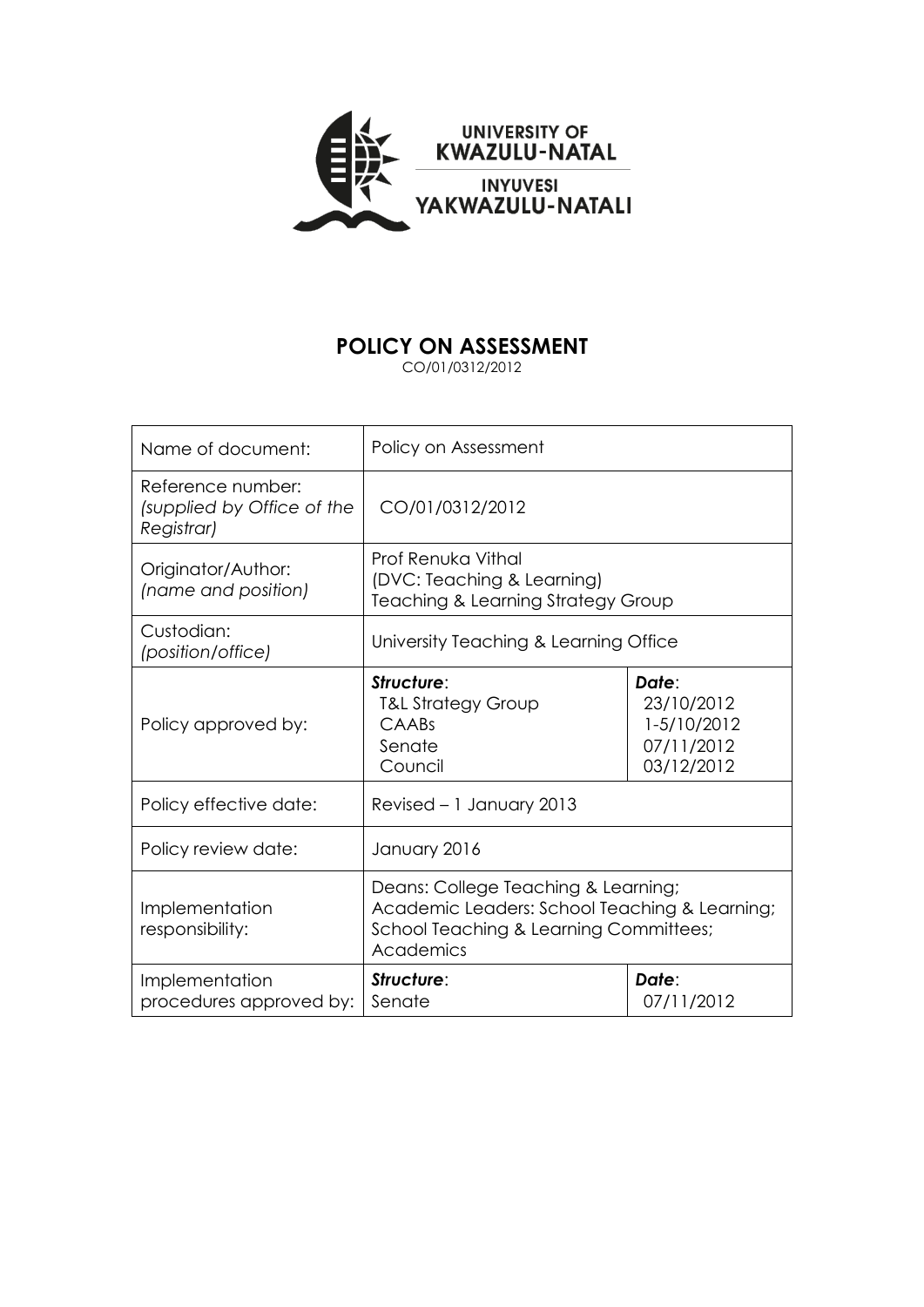## **CONTENTS**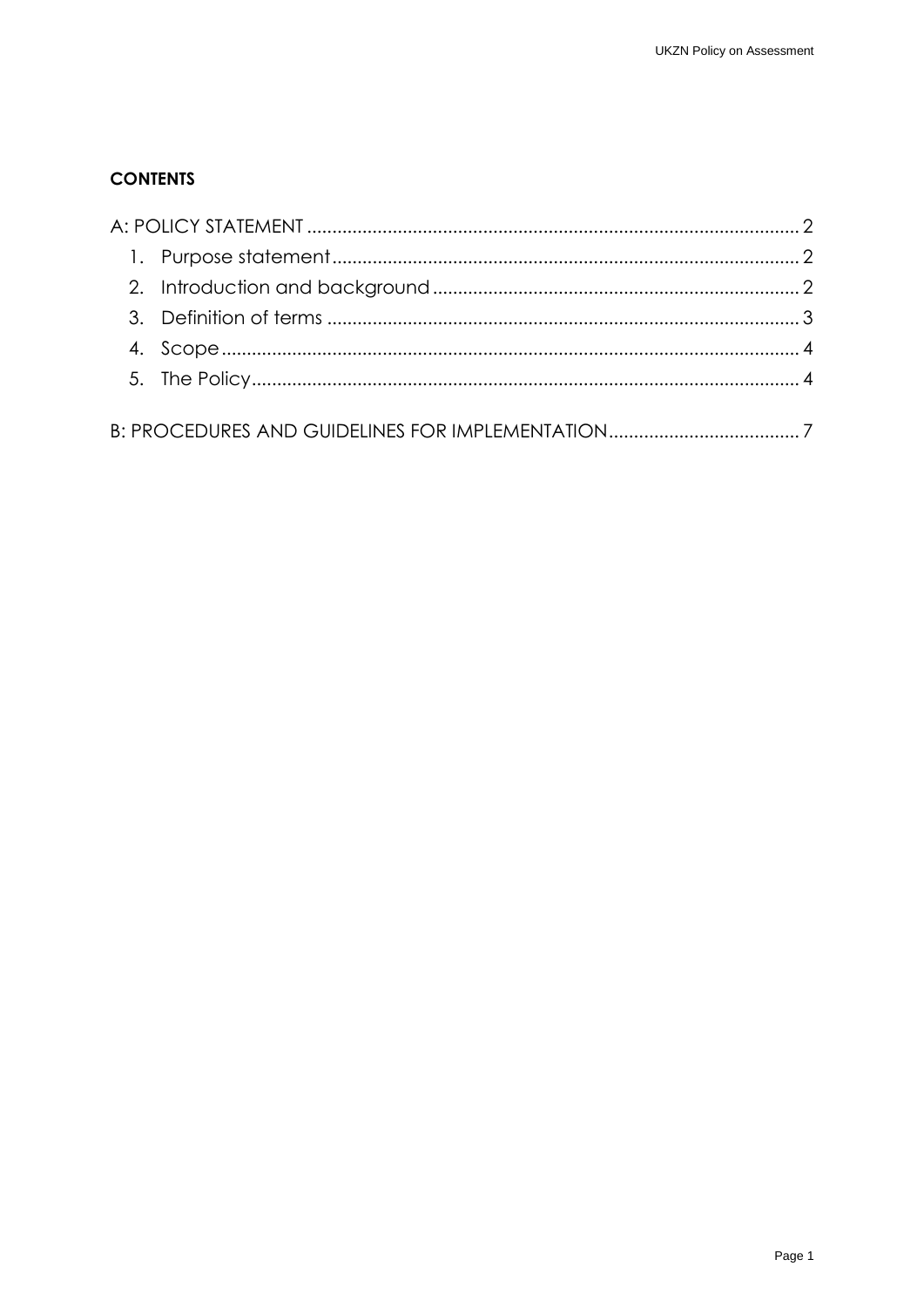### **A: POLICY STATEMENT**

#### <span id="page-2-1"></span><span id="page-2-0"></span>**1. Purpose statement**

This assessment policy, which is aligned to the teaching and learning policy, aims to enhance the quality of assessment practices in the University.

More specifically, the purposes of this policy are:

- To enhance student learning;
- To ensure that assessment adheres to principles of best practice;
- To ensure that assessment judgements can be justified (explained and defended);
- To assist staff in their understanding of what makes for good assessment practice and be accountable for the quality of assessment they implement;
- To maintain nationally and internationally benchmarked standards of UKZN qualifications by ensuring that assessment practices are appropriate to the qualification levels and module/programme outcomes; and
- To make Schools and Colleges responsible and accountable for translating the policy into assessment practices, so that in any quality audit or evaluation they can show evidence of sound assessment practice.

This assessment policy supports and gives expression to the University's commitment to becoming the premier university of African scholarship through its assessment practices.

#### <span id="page-2-2"></span>**2. Introduction and background**

The value and standard of the qualifications awarded by a University depends on the quality of the assessment of student learning. High quality assessment is essential to the achievement of the goal of 'Excellence in Teaching and Learning' in the UKZN Strategic Plan.

This policy presents the University's approach to assessment and supports the strategic goal of the University:

"*To promote excellence in teaching and learning through creative and innovative curriculum design and development, pedagogical strategies, and assessment practices in accordance with the highest quality management principles*."

The University has identified the improvement of assessment as a priority. The need for an explicit policy, procedures and guidelines for assessment is also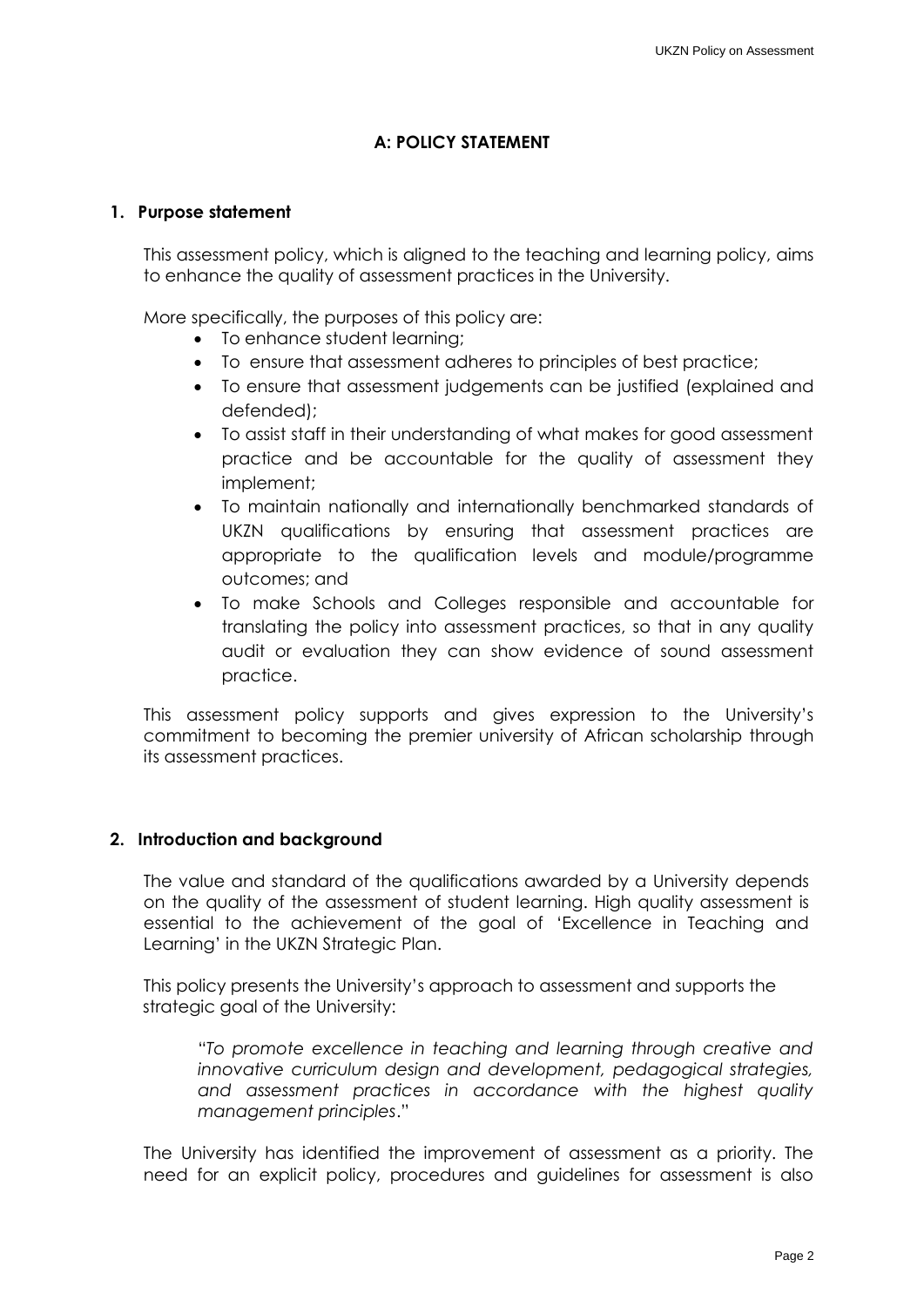evident from analyses of student module evaluations and graduate opinion surveys.

A review of international and national practice revealed that it is common across universities to have a separate assessment policy, which signals the importance of this activity in teaching and learning. The pursuit of excellence in assessment is equally relevant to research and community engagement activities.

#### <span id="page-3-0"></span>**3. Definition of terms**

 $\overline{a}$ 

- 3.1 **Assessment**: The evaluation and grading of work, supervised or unsupervised, carried out by a student in satisfying the requirements of a module (2012, General Academic Rules).
- 3.2 **Consistency**: The assessment would produce the same result if repeated with comparable students and comparable assessors.
- 3.3 **Continuous Assessment**<sup>1</sup> (CA) is an assessment approach which involves the assessment of all the outcomes of a module by a variety of methods with timely and frequent feedback throughout the module. CA collectively informs a final mark for that module, without a formal summative University examination. It is distinguished from continual assessments which repeatedly use the same or similar assessment method (e.g. fortnightly tests).
- 3.4 **Criterion-referenced Assessment**: A type of assessment designed to provide a measure of performance that is interpretable in terms of a clearly defined and delimited domain of learning tasks<sup>2</sup> .
- 3.5 **Fair**: Fairness implies that the method of assessment does not present any barriers to achievements that are not related to the evidence.
- 3.6 **Flexibility**: Assessment practices should be multi-modal or multi–method and flexible enough to accommodate the scope of knowledge and skills covered by the assessment criteria, variations in context, the range of needs and the personal circumstances of all potential students.
- 3.7 **Formative assessment**: A range of formal and informal assessments employed by academics during the learning process that focus on the details of content and performance in order to modify teaching and learning activities to improve student attainment.
- 3.8 **Integrated assessment**: Refers to that form of assessment that permits a student to demonstrate applied competence and which uses a range of formative and summative assessment methods.

 $^1$  This policy incorporates aspects of the draft Principles and Guidelines for Continuous Assessment tabled at the University Teaching & Learning Committee in 2011 (UTLC Task Team: Ms. L Browning (Chair); Dr J Blight; Dr C Goodier; Prof Y Vawda; Prof P Watt; Ms K Holland). 2

See for definitions of Criterion- and Norm-referenced assessments: Linn, R. L., & Gronlund, N. E. (2000). *Measurement and assessment in teaching* (8th Edition). Upper Saddle River: NJ: Prentice Hall.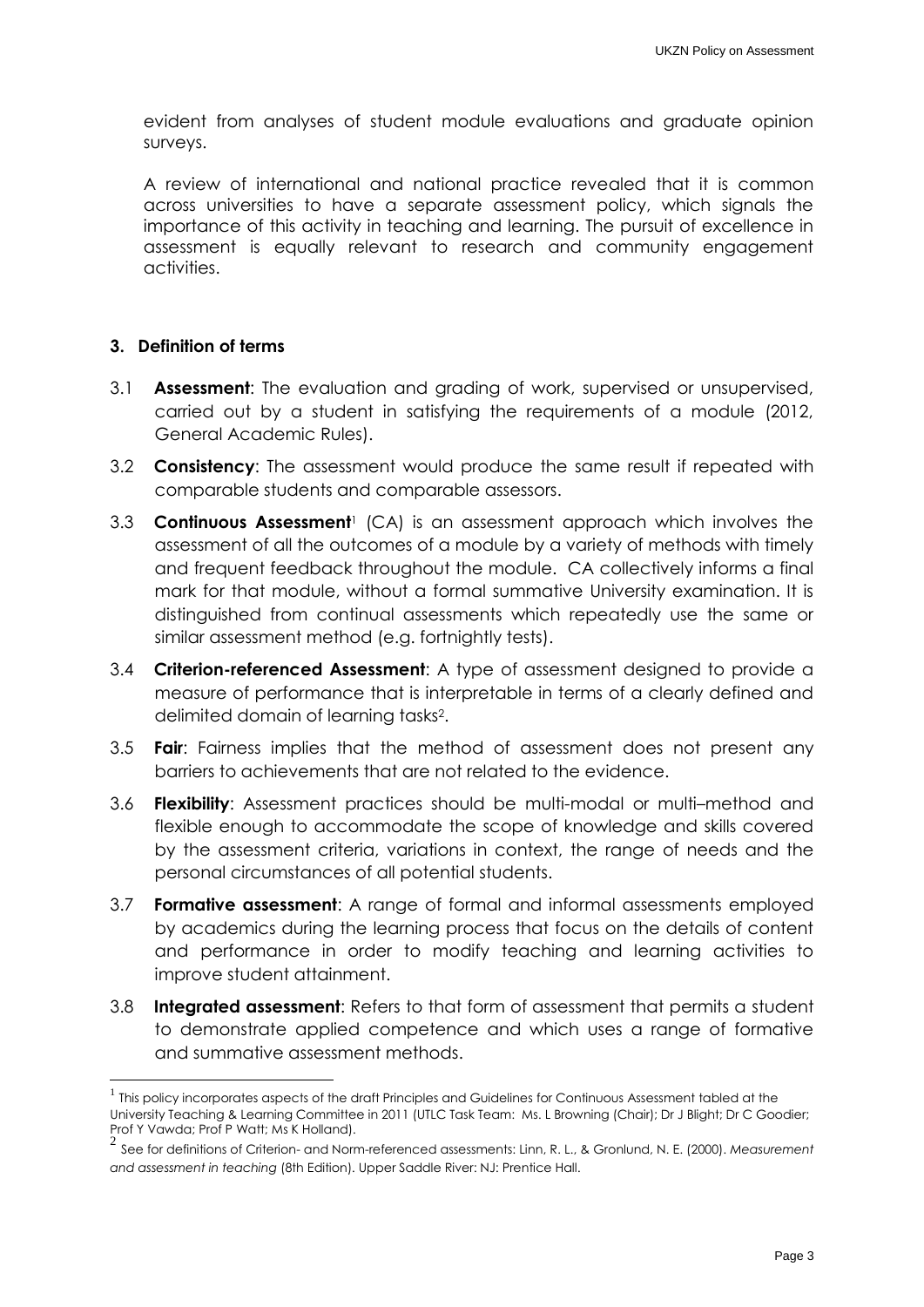- 3.9 **Norm-referenced assessment**: A type of assessment designed to provide a measure of performance that is interpretable in terms of an individual's relative standing in some known group.
- 3.10 **Practicability**: Refers to ensuring that assessments take into account available (financial) resources, facilities, equipment and time.
- 3.11 **Reliability**: The assessment is consistent from student to student, and from context to context.
- 3.12 **Rubrics**: These are rating scales (not checklists) used with assessments. They are formally defined as scoring guides, consisting of specific pre-established performance criteria, used in evaluating student work on performance assessments.
- 3.13 **Summative assessment**: Assessment that enables a total evaluation of the extent of the students'' progress at the end of a learning programme or a finite part of the programme.
- 3.14 **Transparency**: The assessment process is clear and open to everyone making use of it.
- 3.15 **Validity**: An assessment is valid if the assessment focuses on the requirements laid down in the standard. An assessment is valid when it assesses what it claims to assess.

## <span id="page-4-0"></span>**4. Scope**

The policy is applicable to all modules in the University.

This policy should be read with reference to the NQF and HEQF; programme and module approval (as appropriate) by internal University structures, Department of Higher Education and Training, accreditation by the Council on Higher Education (and Professional bodies), registration with South African Qualifications Authority; and together with the University General Academic Rules.

In particular, this policy document is linked to the revised University Policy on Teaching and Learning; Policy on Quality Promotions and Assurance and associated Principles, Procedures and Guidelines; the University Teaching Workload Framework; and the amended University Strategic Plan (2007-2016) Goal 4 on Excellence in Teaching and Learning.

## <span id="page-4-1"></span>**5. The Policy**

- 5.1 Assessments in the University are underpinned by the principles set out in the Policy on Teaching and Learning.
- 5.2 Assessments must draw on criteria that are clearly related to the purposes and outcomes of the curriculum by ensuring coherence between assessment criteria, the purpose, outcomes and assessment methods.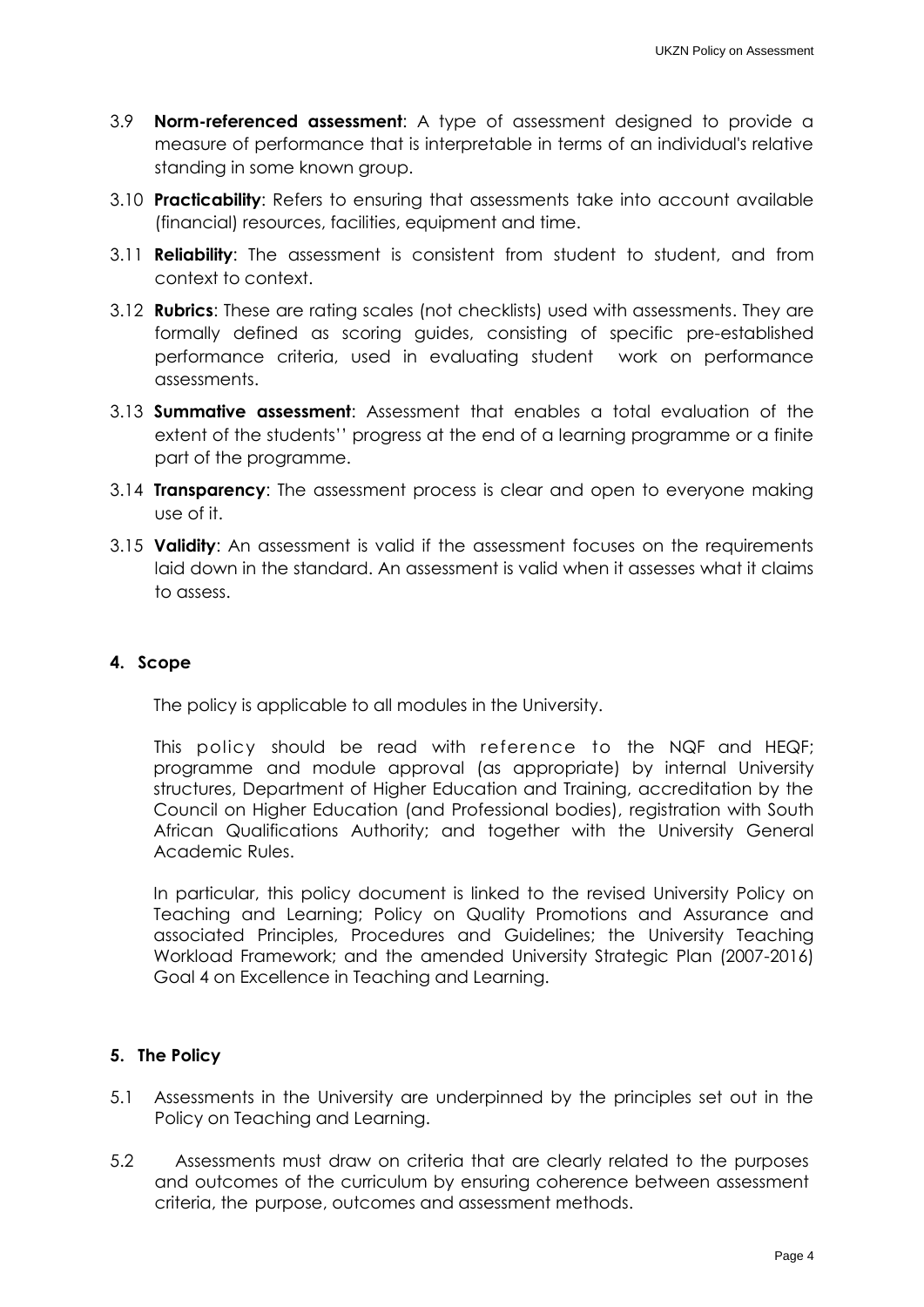- 5.3 Monitoring, reviewing and improving assessment in practice must be incorporated into all programme and School review processes.
- 5.4 Valid and reliable assessments must be included as an integral part of the teaching/learning cycle.
- 5.5 Assessments must enhance engagement with the learning task and be aligned to the pedagogy and teaching methods.
- 5.6 The standards of UKZN qualifications must be maintained by ensuring that assessment is appropriate to and fits the specified module outcomes and the exit level outcomes of the programme, including the generic and disciplinary outcomes expected of a tertiary level qualification.
- 5.7 In adhering to principles of best practice, assessments must be transparent, consistent, practical, fair and flexible.
- 5.8 Academics are accountable for the quality of the assessments they implement and must be able to explain and justify their assessment judgements to students, examiners or any stakeholders.
- 5.9 Colleges, Schools and academics are responsible for translating policy into sound assessment practice, and their regular monitoring and evaluation through quality audit and assurance processes. Assessments must adhere to that which is approved in module and programme templates. These must be accurately reflected in the College Handbooks and reviewed and updated annually.
- 5.10 Students are responsible for reading, understanding and complying with the rules and regulations related to assessments in the modules and the programme for which they are registered; for using assessments to engage in critical self-evaluation of progress towards learning outcomes; and for behaving ethically and responsibly in the conduct of assessment tasks as stipulated in module outlines, College Handbooks and University Academic Rules.
- 5.11 In module planning a range of assessment options should be considered such as: peer and self-assessment; criterion- and norm-referenced assessment; formative and summative assessment; and continuous assessment, as appropriate to the outcomes of the particular module. Assessment planning must be guided by the notional study hours for the module to avoid over- or under-assessment.
- 5.12 Integrated assessments are important in relation to the question of whether the exit level outcomes of the programme or qualification have been achieved.
- 5.13 Continuous assessments, when approved for assessing an entire module must be:

5.13.1 systematic – involving assessment tasks that are carefully planned, timed, recorded and communicated to students;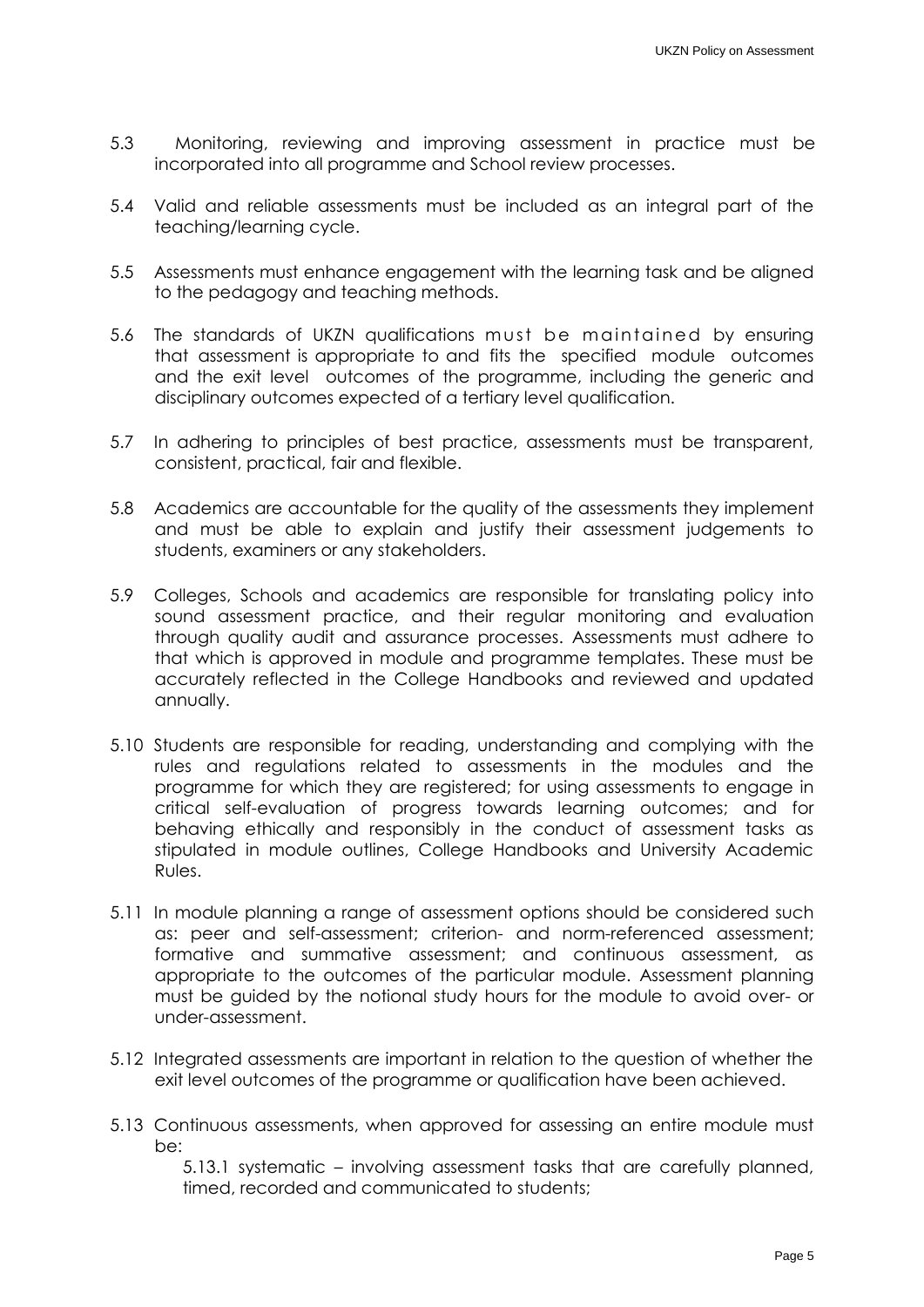5.13.2 comprehensive – using a range of assessment methods for formative and summative purposes, with different weightings; levels of complexity and explicitly assessing all outcomes;

5.13.3 cumulative – so that each assessment builds on the previous and provides scaffolding for the next, giving students multiple opportunities to be assessed on selected tasks; and

5.13.4 formative – in that each assessment informs students learning, further teaching and assessment.

While no formal summative examinations are written, assessment tasks under test or exam-like conditions may be included. There are no supplementary examinations or special examinations when a whole module is approved for assessment by continuous assessment.

- 5.14 The timeframes within which assessments (excluding formal examinations) are returned to students should not exceed a maximum of 20 working days (four weeks); and feedback provided must be adequate to ensure that it is sufficiently detailed, constructive and can be acted upon by students.
- 5.15 All exit level modules must be externally examined, and all other modules must be subject to independent moderation. For all modules at least 50% of the total module assessment should be externally examined or independently moderated; which must be pre-determined, planned and communicated at the beginning of the module to students; and to the examiner/moderator at the end of the module.
- 5.16 External examiners'/moderators' reports must be annually reviewed by Schools and appropriate action taken where indicated to improve teaching, learning and assessment of the module/programme.
- 5.17 Appropriate confidentiality of (summative) assessment outcomes must be maintained throughout the process.
- 5.18 Evidence of formal assessed work (examination scripts) by students must be stored for a minimum of one year.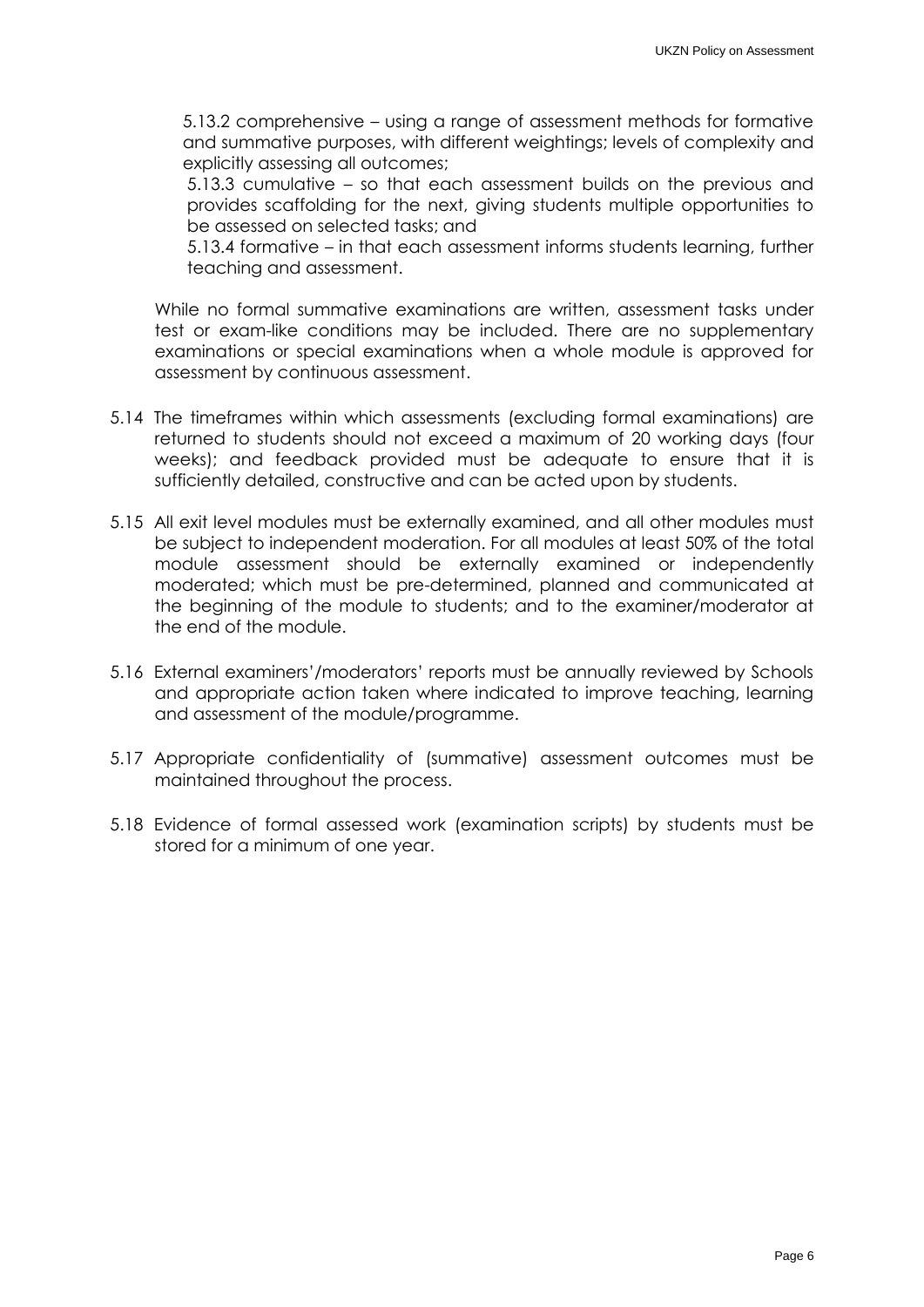## **B: PROCEDURES AND GUIDELINES FOR IMPLEMENTATION**

<span id="page-7-0"></span>1. Senate, Colleges and Schools and, most importantly, individual academics have collective responsibility for the implementation of this policy and for translating it into specific procedures.

2. Policy implementation will be monitored by School Committees responsible for Teaching and Learning, together with the respective School and College based Deans and Academic Leaders on an annual basis.

3. In order that the Policy on Assessment is implemented effectively, formal responsibilities are delegated to individuals expressly responsible for teaching and learning in the reorganised Colleges and Schools. However, it is the responsibility of all academics, and the teaching and learning leadership to ensure that assessment is practiced in accordance with the highest teaching, learning and research quality management principles.

4. Academics are responsible for ensuring that:

- 4.1 The learning outcomes of a module, together with associated assessment methods and criteria, are made available at the start to students registered for the module;
- 4.2 The programme of all assessment tasks, together with due dates are communicated and explained to all students at the start of the module; (as far as possible, cognate schools should communicate with each other about test dates and due dates to ensure that students do not suffer overload at any one point of term);
- 4.3 The criteria and rubrics for marking any assessment task are explained to students sufficiently in advance; some components of assessment may be negotiated with students;
- 4.4 Assessment tasks are varied in order to keep the students motivated, to target the appropriate level of competence expected in the module, to accommodate student diversity and to ensure that all the outcomes are met; this may mean that some assessment tasks are designed to show specific detailed understanding or skills, whereas others are more holistic and integrated;
- 4.5 There is fairness in the assessments in that the content is not selective or biased in such a way that any one cultural or racial group feels excluded or insulted; and special arrangements are made for any student with a declared disability;
- 4.6 Academics are alert to the opportunities for formative assessment that arise in the course of teaching, and for eliciting feedback from students on their understanding and learning that can indicate how the teaching process should be adjusted;
- 4.7 Assessments are implemented in such a way that students and moderators or examiners can be certain the procedures were not open to abuse or cheating;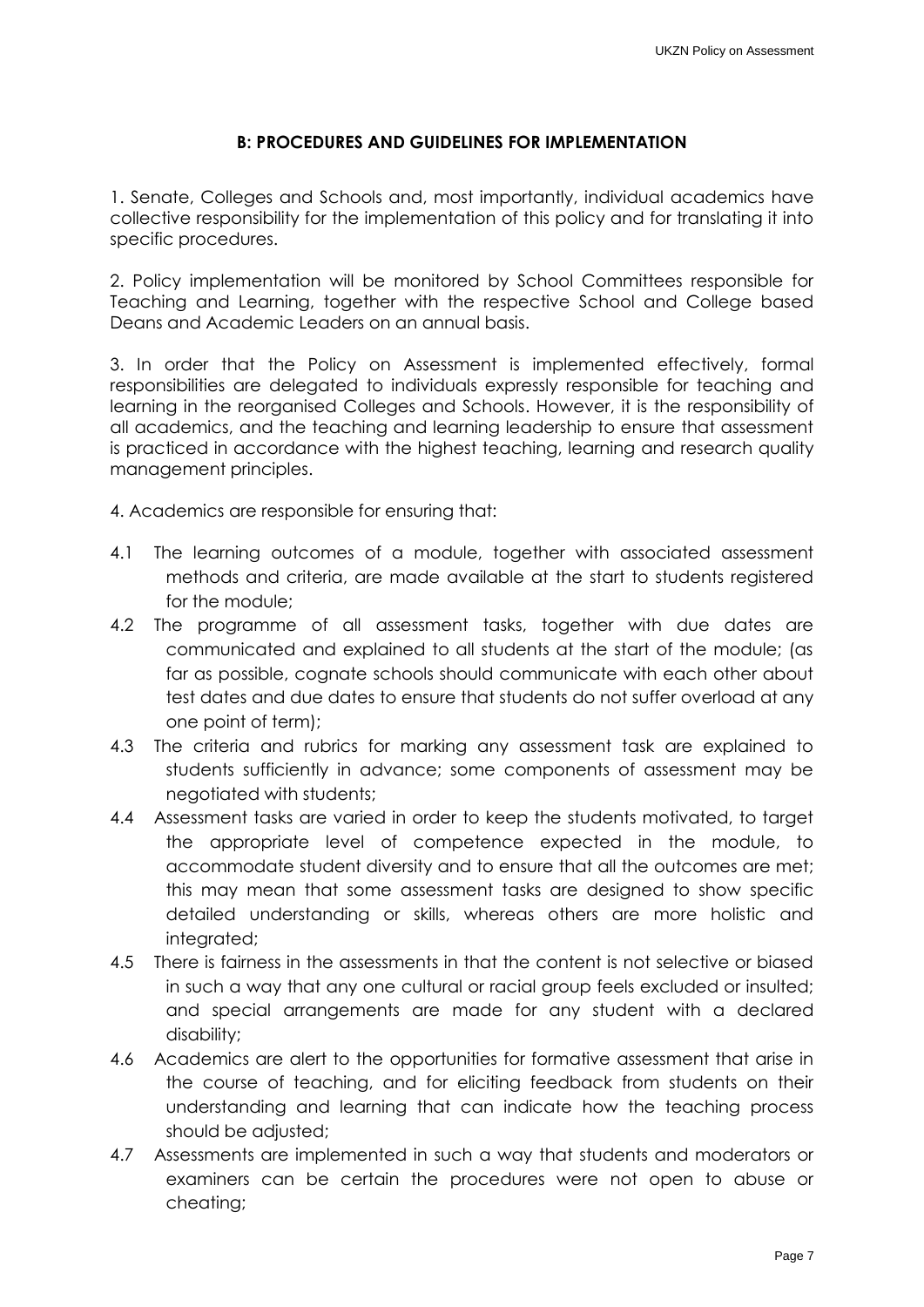- 4.8 Marking of assessment tasks is done in accordance with assessment task rubrics, noting that some tasks will require independent thinking, creativity and autonomous judgement;
- 4.9 Students are given detailed information on their performance in all assessment tasks, which is aimed at facilitating students' understanding of the mark given;
- 4.10 Marking of assessments are done in such a way that moderators (or a student who exercises the right to see the marked script) can see immediately how a given mark can be explained or justified according to the criteria;
- 4.11 Feedback on assessment during a semester is given within a maximum of 20 working days, preferably fewer, and is specified in the information given to students at the start of the module;
- 4.12 Feedback on assessment is given individually, in writing or orally, or given on marking templates, and/or given in general remarks to the whole class; although feedback often entails judgement of current performance, it is formulated in such a way that the student(s) can see how to improve their learning and are motivated to do so; and is given in a respectful, formative and faciliatory manner; and
- 4.13 They are present for the first 10 minutes of all formal examinations of their modules to answer queries.

5. Academic Leaders: School Teaching and Learning are responsible for ensuring within their School that:

- 5.1 They monitor, review and improve assessment in practice at School level through School Teaching and Learning Committees;
- 5.2 All assessment marks are entered within the stipulated time-frames on the SMS system, to improve data quality and allow for monitoring;
- 5.3 Internal moderators and external examiners are nominated and approved within the stipulated time-frames and in consultation with the appropriate Academic Leaders;
- 5.4 Moderators and external examiners are provided with the module template, module outlines, any student guides, the assessment tasks and rubrics together with the criteria, as well as the evidence of the students' performance (scripts; products; portfolios; reports etc.); and examiner/moderator reports are received and reviewed to effect appropriate improvements;
- 5.5 Initial exam results are released before supplementary exams; and
- 5.6 The School keeps records for any quality audit: the module template, course materials, assessment task rubrics, examination and test papers, moderator and external examiner reports, as well as the evidence of the students' performance.